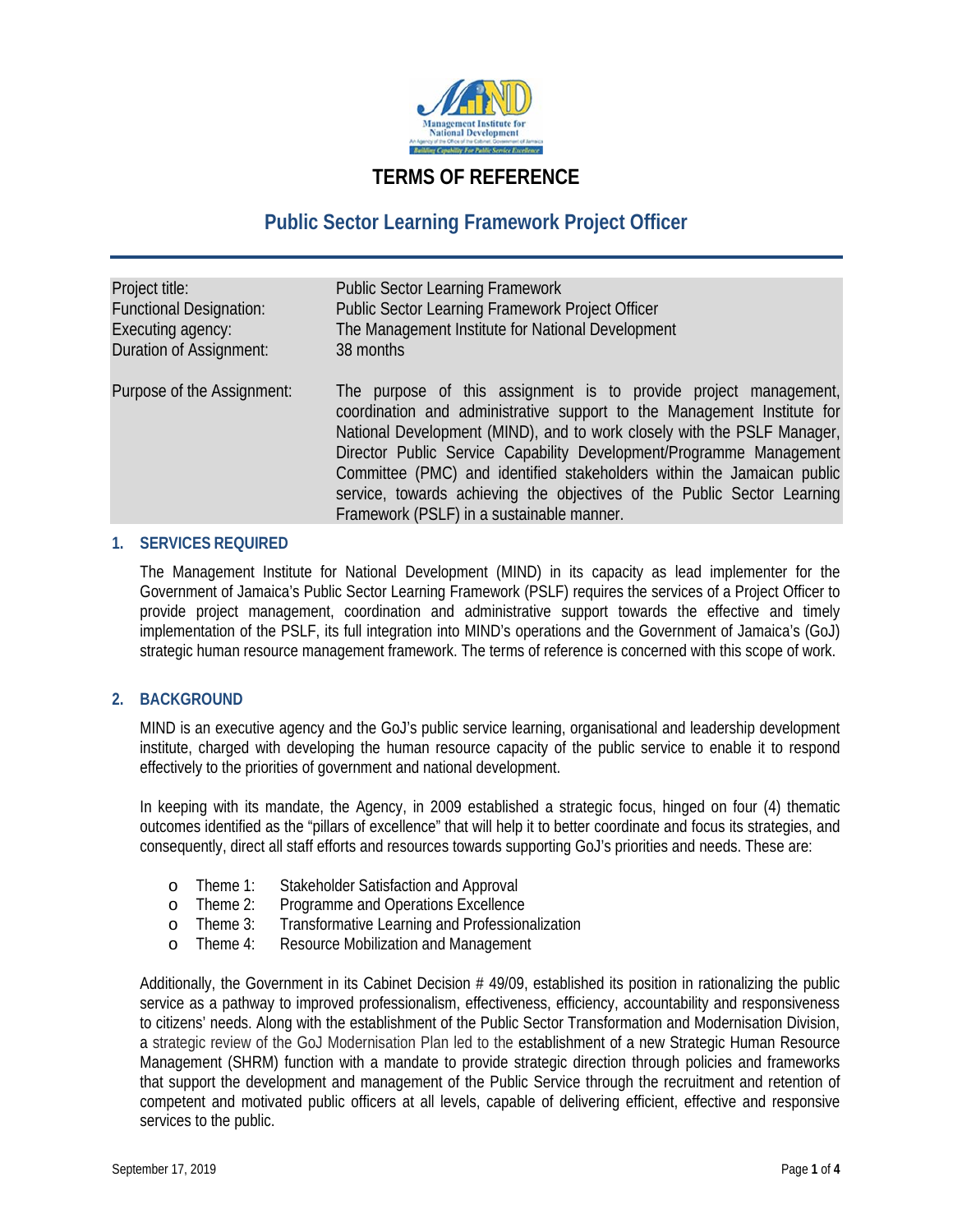It is against this background that a **Public Sector Learning Framework Policy** was established by MIND with the support of key public sector stakeholders<sup>1</sup>, and with the endorsement of the Cabinet Secretary.

The PSLF proposes a more systematic approach to whole-of-government human resource development, and serves as the GoJ's blueprint for building a culture of continuous learning and innovation within the public sector, and provides a coordinated approach to systematically map pathways towards building the required competencies and developing the necessary skill sets that will allow public officers to deliver the best value goods and services.

Along with its overarching objective to provide a coherent policy structure for human resource development within the sector, so as to enable economic development and societal wellbeing through the delivery of efficient citizen services, the PSLF also seeks to:

- 1. Provide a coherent policy for human resource development within the sector.
- 2. Stimulate, guide and promote the development of a public sector that is genuinely committed to lifelong learning.
- 3. Build a culture of innovation among public officers for better business outcomes.
- 4. Enhance the human resource capabilities needed to support the fulfilment of Vision 2030 Jamaica: National Development Plan (NDP).
- 5. Develop a responsive public service able to quickly adjust to the changing needs of government.
- 6. Integrate learning and development across the public sector.
- 7. Provide clarity and coherence to the matrices of learning focus areas across the different job levels in the public sector.
- 8. Provide high quality, relevant and standardized training within the public service.
- 9. Facilitate access, mobility and progression in learning and professional development paths within the sector.
- 10. Develop a source of evaluating or assessing investment in and impact of human resource development within the sector.

The implementation of the PSLF is being led by MIND, and governed by a PSLF Oversight Committee which is chaired by the Chief Executive Officer (CEO) of MIND. The Agency is supported by a PSLF Consultant/Advisor reporting through to the CEO.

# **3. SCOPE OF WORK**

Under the direct supervision of the PSLF Project Manager, the PSLF Project Officer will provide project management, coordination and administrative support to ensure the achievement of the PSLF objectives and delivery of its outputs. Therefore, the PSLF Project Officer will:

- 3.1 Facilitate the development of a Project Management Plan which fully addresses the relevant project management processes;
- 3.2 Develop a detailed Work Breakdown Structure (WBS) across all the subprojects and related activities for the PSLF based on project scope;
- 3.3 Develop project schedule for the sequencing of activities to be undertaken throughout the project;
- 3.4 Monitor to keep project on scheduled within scope and budget;
- 3.5 Develop Monthly Performance Management Reports which documents performance against the execution of the Project Management Plan and includes
	- 3.5.1 performance against anticipated milestones,
	- 3.5.2 details of outputs from workshops,
	- 3.5.3 updates on project deliverables,

<sup>1</sup> Cabinet Office, Ministry of Finance and Planning (MoFPS), Office of the Services Commissions (OSC), Strategic Human Resource Management Division within the MoFPS, Jamaica Civil Service Association, Planning Institute of Jamaica and the Public Sector Modernisation Division and the Public Sector Transformation Unit, which have been recently amalgamated to form the Public Sector Transformation and Modernisation Programme.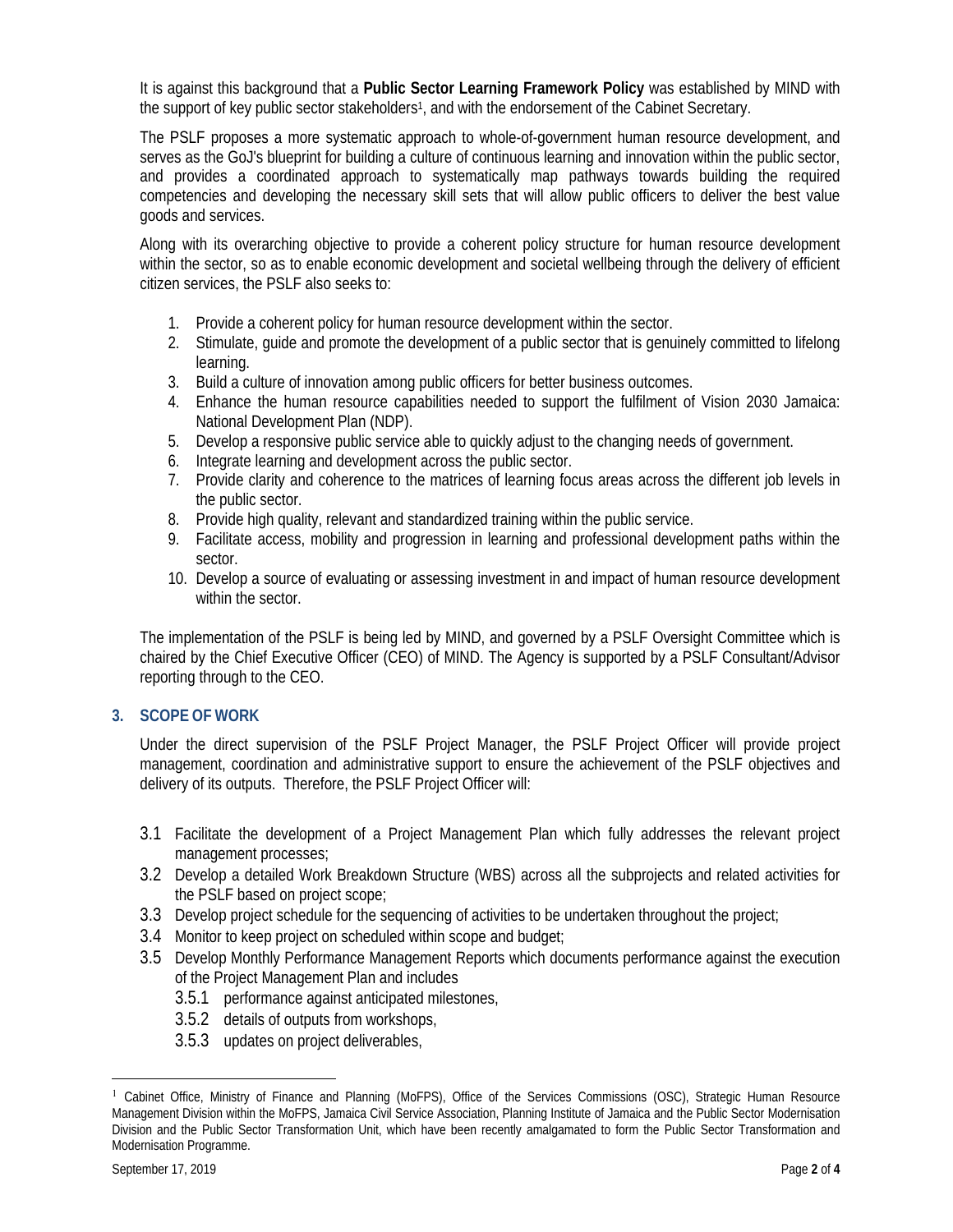- 3.5.4 schedule adjustments/changes,
- 3.5.5 updates as against the plan for managing risks and
- 3.5.6 plans for the upcoming month and/or quarter
- 3.6 Liaise and coordinate activities with the relevant departments within the Agency to support of the implementation of the PSLF;
- 3.7 Liaise with key stakeholders to optimise access and ensure timely organisation and facilitation of activities relating to the PSLF implementation;
- 3.8 Provide input for the development of technical reports and other project outputs;
- 3.9 Document and record new practices and procedures for processes executed for inclusion in MIND's Standard Operating Policies and Procedures;
- 3.10 Design and develop databases to support PSLF implementation activities;
- 3.11 Maintain statistics and keep a record of all information/data generated in the process of implementation;
- 3.12 Establish and monitor stakeholder feedback channels to allow for continual improvement in practices and processes;
- 3.13 Manage the logistics and coordinate the activities/events, record and disseminate the outputs of technical and other working groups that may be formed in support of the various project deliverables;
- 3.14 Organise and manage meetings, including appointments with stakeholders/consultations, logistical arrangements and providing recording secretary support;
- 3.15 Support the preparation of promotional materials, media releases, articles and relevant information for print and electronic media, including social media as agreed;
- 3.16 Other duties as directed by the PSLF Project Manager, MIND's Director Public Service Capability Development and or CEO of MIND.

All activities executed in the scope of works must be in keeping with MIND's standard operating policies and procedures and applicable Government of Jamaica regulations and guidelines.

## **4. QUALIFICATIONS**

- a. Project Management qualifications from a recognised certifying institution would be an asset
- b. Bachelor's Degree in the Social Sciences

# **5. EXPERIENCE/SKILLS**

- a. At least three (3) years' project management working experience
- b. Working knowledge in the use of a Project Management Software
- c. Public sector knowledge and experience would be an asset
- d. Experience in Learning and Development would be an asset
- e. Proven written, analytical, presentation and reporting skills
- f. Stakeholder engagement, management, influencing and negotiation skills
- g. Excellent organisational and time management skills
- h. Strong interpersonal skills
- i. Excellent verbal and written communication skills.

# **6. LOCATION, NATURE OF APPOINTMENT AND DURATION**

The PSLF Project Officer will be contracted to work at the MIND, Kingston Campus in a full-time capacity for a period of twelve (12) months subject to renewal upon satisfactory performance..

### **7. APPROVAL OF DELIVERABLES**

All deliverables that emerge from the scope of work to be undertaken by the PSLF Project Officer shall be reviewed and approved by the PSLF Project Manager before submission to MIND's Director Public Service Capability Development for final approval and acceptance. Deliverables should be produced and submitted monthly in keeping with the timelines of an agreed work plan.